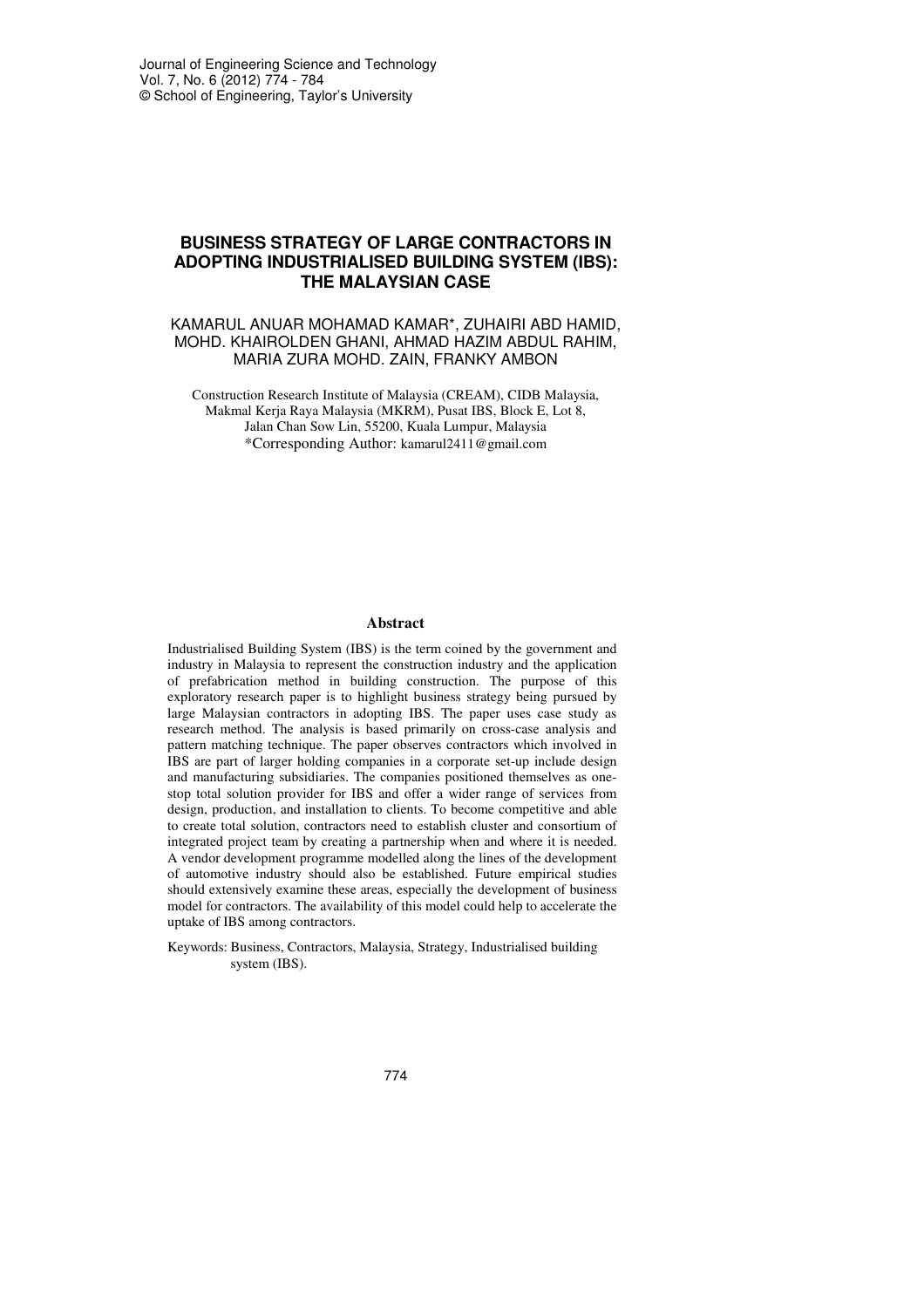### **1. Introduction**

Industrialised Building System (IBS) is the term coined by the industry and government in Malaysia to represent the adoption of construction industry and the use of prefabrication of components in building construction. IBS is defined as a construction technique in which components are manufactured in a controlled environment (on or off site), transported, positioned and assembled into a structure with minimal additional site work [1-4]. It consists of precast component systems, fabricated steel structures, innovative mould systems, modular block systems and prefabricated timber structures as construction components [3]. Parts of the building that are repetitive but difficult – and too time consuming and labour intensive to be casted onsite – are designed and detailed as standardised components at the factory and are then brought to the site to be assembled [3]. The onsite casting activities in IBS utilise innovative and clean mould technologies [1-3]. The construction industry has started to embrace IBS as a method of attaining better construction quality and productivity, reducing risks related to occupational safety and health, alleviating issues for skilled workers and dependency on manual foreign labour, and achieving the ultimate goal of reducing the overall cost of construction. Apart from this, it offers minimal wastage, fewer site materials, a cleaner and neater environment, controlled quality, and lower total construction costs [4-6].

The chronology of IBS adoption in Malaysia has long historical note, back in the adoption of precast elements in buildings in the 1960s, to address the acute shortage of houses. However, the introduction of IBS was never sustained in this period. As a result of failure of early closed fabricated systems, the industry is avoiding changing its construction method to IBS. Some of the foreign systems that were introduced during the late 60s and 70s were also found to be unsuitable with Malaysia's climate and social practices [4]. IBS has regained its popularity in the present day due to the problem with construction workforces where the industry has been relying for so long on unskilled workers from the neighbouring countries. In 1999, the IBS Strategic Plan was launched to promote the system's usage in the industry. This followed by the IBS Roadmap 2003-2010 [7] and IBS Roadmap 2011-2015 [8], blueprints to industrialised construction by 2015. The roadmaps have been developed to chart and guide the awareness programmes, incentives, vendor scheme development, training, quality control and research and development programmes [7, 8].

The government took the lead in 2008, by mandating that all public-sector projects must attain no less than 70% IBS content under the Treasury Circular SPP 07/2008. This policy was created to build a momentum and to establish demand for IBS components, thus bringing the cost down. For the private sector, there is an exemption to the Malaysian construction levy (contractors in Malaysia have to pay CIDB levy in the amount of 0.125% of the total cost of the project according to Article 520) on contractors that have used IBS in 50% of the building components in residential buildings [4]. The outlook for IBS implementation in Malaysia is bright, but much work is still needed from the Government to convince the contractors, manufacturers and suppliers to adopt IBS. As in September 2010, there is 129 IBS manufactures in Malaysia production 305 types of IBS products, about 217 IBS consultants and 678 contractors registered with the Construction Industry Development Board Malaysia (CIDB) [9].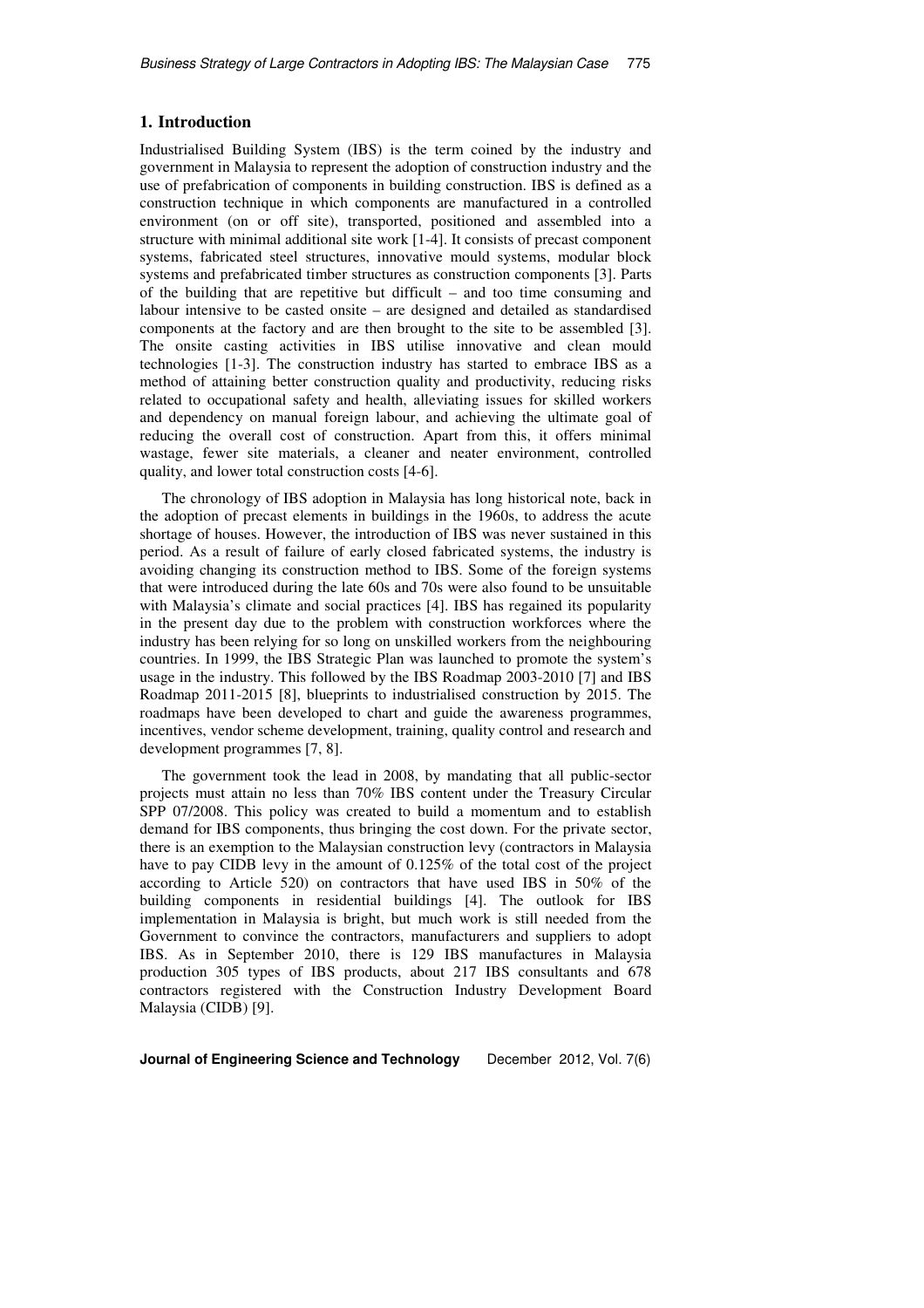# **2. Problem Statement**

Contractors are the stakeholders dealing with project management and solving issues in construction on a day-to-day basis. They are responsible for the means and methods to be used in the construction execution of the project, in accordance with the contract documents, and for the supplying of all materials, labour, equipments (engineering vehicles and tools) and services necessary for the construction of the project. In many cases, the main contractors will delegate portions of the contract work to subcontractors. As in a common rule, contractors will provide direct labour for civil aspects of a construction project, such as placement of concrete and carpentry with specialty areas, such as mechanical and electrical construction furnished by specialty subcontractors. From the perspective of IBS, there is a general consensus that contractors among the wide range of industry stakeholders hold a very important position to ensure the success of IBS adoption in Malaysia [10]. In addition, the importance of capable contractors to construct public building has increased since the government mandating that all public-sector projects must attain not less than 70% IBS content under the Treasury Circular SPP 07/2008.

Despite acknowledging its benefits, contractors were still not rapidly practicing IBS. The construction industry is an established industry with many deep-seated and culturally-embedded practices, so the introduction of anything perceived as new or different faces barriers. The potential barriers to IBS uptake are

- Many small contractors are reluctant to adopt IBS system and prefer to continue using the conventional method of construction. This is due to the fact that contractors are already familiar with the conventional system and for them the technology suit well with small scale projects and therefore not willing to switch to mechanised based system [4].
- Small contractors lack financial backup and not able to set up their own manufacturing plants as it involves very intensive capital investment [4, 11, 12].
- The contractors need to cover the amortised cost of setting up a prefabrication yard, as well as the variable costs of manufacturing components and of their on-site assembly. Some contractors in Malaysia suffered from poor productivity and financial performance to be involved in IBS [7].
- Cost was one probable cause of concern. It states that when there is sufficient labour supply, in-situ construction methods can be more economical. Further, in IBS projects, contractors have to pay the supplier upfront to purchase components. It is a high capital investment where 30% of the value of the project is to be paid upfront [7].
- In addition, contractors also faced problem in securing progress payment from clients, thus forcing them to delay payment to components suppliers. Delayed payment means a delay in the components' delivery, which eventually affects the productivity of the projects.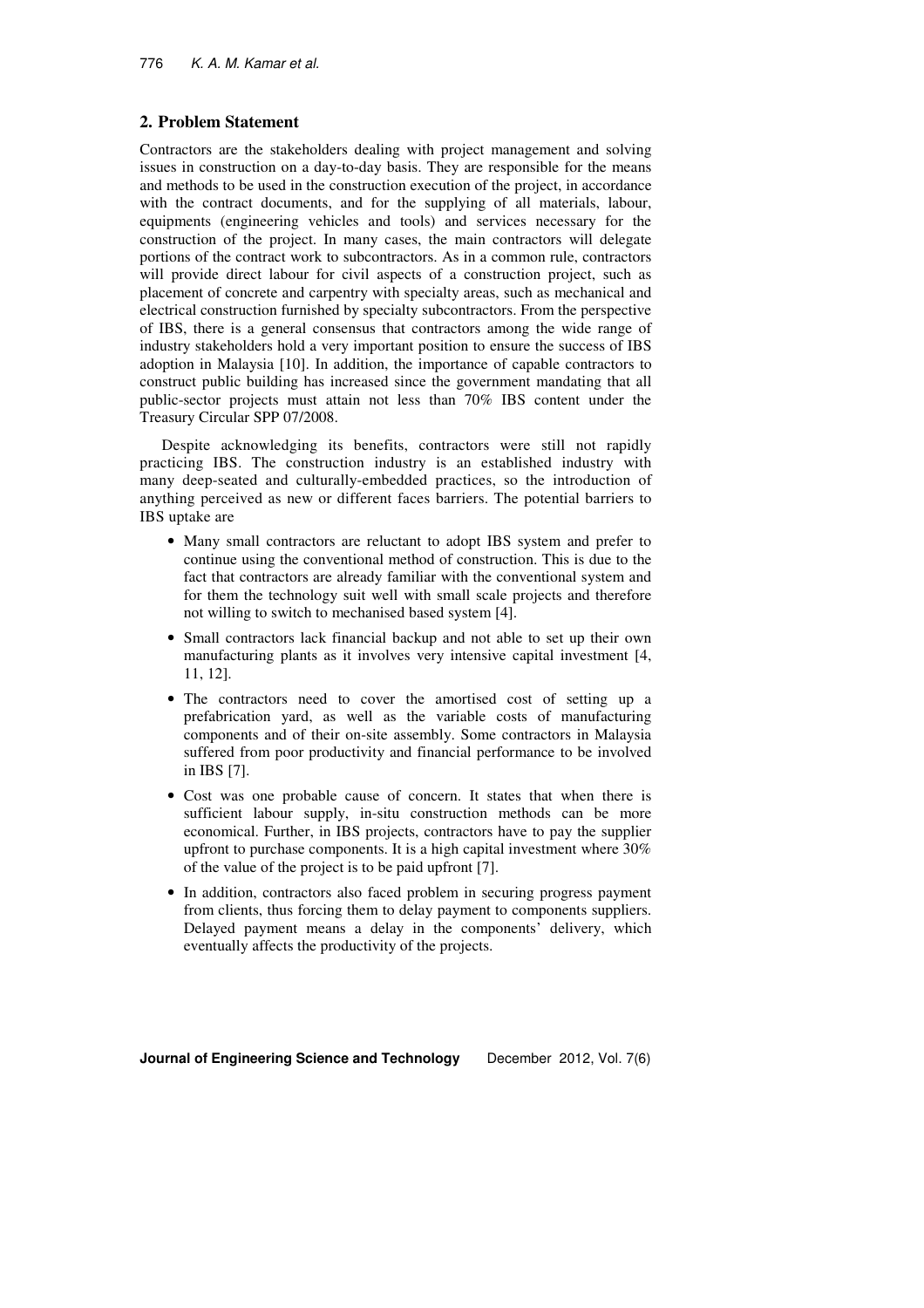#### **3. Literature Review**

To enter the IBS business, contractors shall need to have new investment approach, and financial planning, including effective combination of cost control and selection of projects that give enough volume to justify the investment [6, 8, 13, 14]. More positive outlook on investment is utmost important in order to spend funds on production facilities, product development and third-party accreditation on products and systems, which requires huge amount of resources. Further, contractors are required to establish a specific business model and to position themselves in the market. This may include an open collaborative environment to do business and create a value-driven business process to penetrate mainstream construction and clear business need statement, supported by a long-term strategic plan [13]. Another important aspect is the cost control element in project decision making [5, 14]. Contractors need to identify the cost driver and adopt a cost leadership strategy in each project [15, 16]. This incorporates prudent cost management and financial detail calculation on initial cost and investment projection [12]. In many developed countries a wide range of specialist contractors emerge in the market to capitalise opportunities. This should be emulated by the Malaysian contractors [4]. Embracing IBS requires strategy in business, and strategy is important in assessing the viability of the project. Currently, there is a lack of systematic and rigorous study on the strategic aspect and a lack of identification of the factors that contribute to IBS business success for contractors. A wider understanding of the characteristics and what is involved in IBS is needed to support the contractors in adopting IBS.

### **4. Research Method**

This exploratory study uses case study as research method. Although case study methods remain a controversial approach to data collection, they are widely recognised in many social science studies especially when in-depth explanations of a social behaviour are sought after [17]. Case study allows the exploration and understanding of complex issues. It can be considered a robust research method particularly when a holistic, in-depth investigation is required [17]. The case study is used in this paper to highlight current business strategies being pursued by contractors involved in IBS. The analysis is based primarily on cross-case analysis and pattern matching technique. In the case study, semistructured interviews were designed and used to obtain detailed, complex answers from the interviewees, to clarify unclear answers. A list of a few openended questions were arranged in a reasonably logical order and were emailed to the interviewees a week or so in advance. This would offer them comfort of the pre-planned questions and reasonable time to think of the issues. All of the semi-structured interviews were carried out with selected respondents who are managing director, senior managers and site personnel. The rigid selection of cases is the key success of the case study research [17]. This is also supported by Eisenhardt [18], as the cases may be chosen to replicate previous cases or extent emergent theory, to fill theoretical categories and to provide examples of polar types of result. The context and scope of this research is on Malaysian contractors classified under the class G7 classification, registered under the Construction Industry Development Board Malaysia (CIDB)'s registration scheme. Being the largest in term of capital, the G7 contractors will most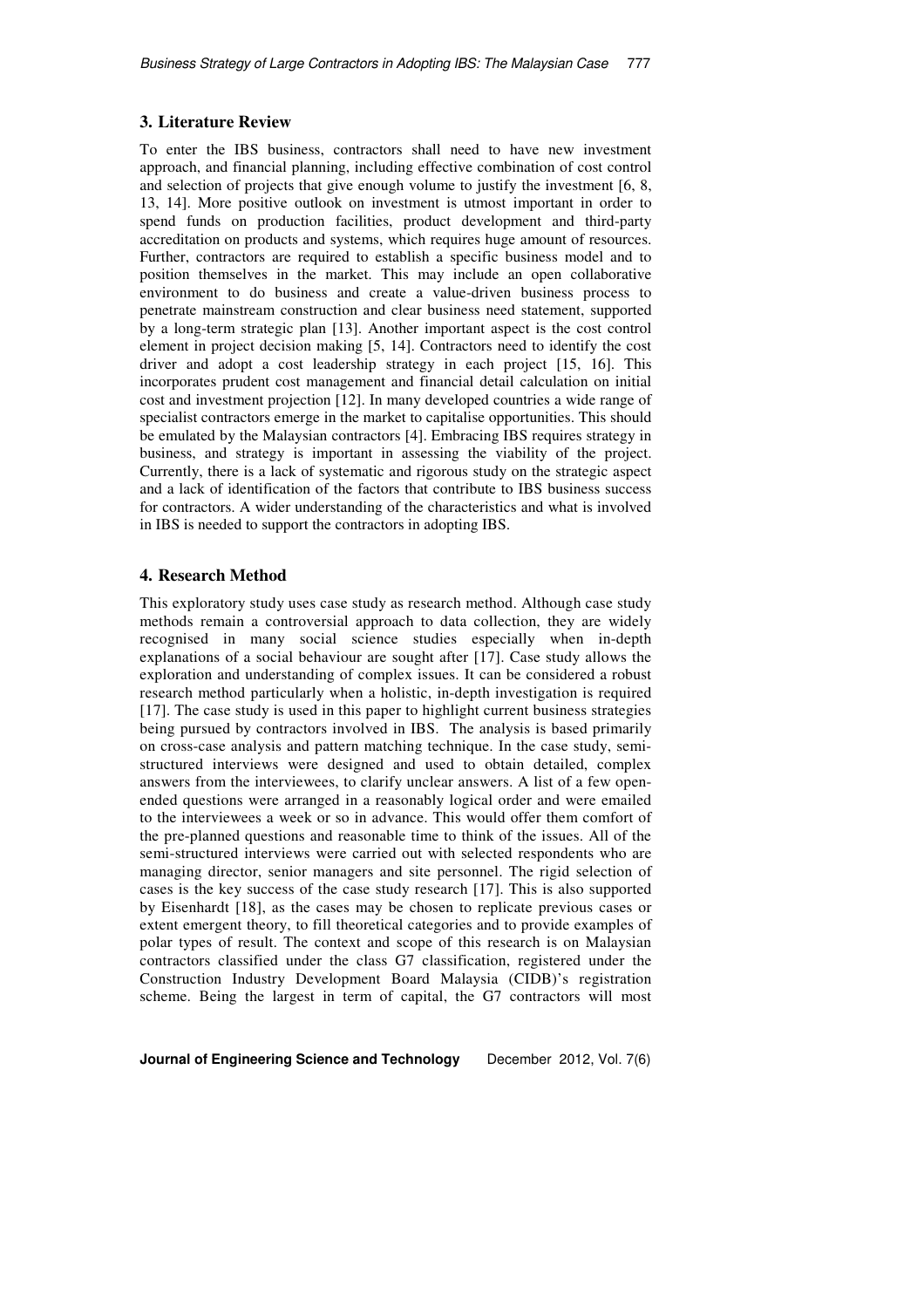probably take the lead in the domestic construction industry and eventually will influence the overall constituents of the industry to change from conventional to IBS. The G7 contractors sub-contract a large amount of the contract to smaller contractors, thus creating work demand in IBS and influencing further adoptions. The G7 contractors also employ the largest group of professionals, where their perspective towards IBS is worth being measured.

### **5. Case Study Report**

Company A was formed on 18th March 1981 to undertake this task under the management and purview of the state government economic development cooperation. The company has established under joint venture agreement with construction firm from Germany (Praton Haus) to produce pre-fabricated houses on plots of land provided by the government in town centres and surrounding suburbs. Based on their smart partnering agreement with Praton Haus, they built and operated a very modern prefabrication yard at Shah Alam using Praton Haus's belt conveyor and semi-automatic precast production from 1981 to 1991. The company was involved in a full circle of the IBS life cycle. They engaged the project from the design, manufacturing and construction phases. The close supply chain loop allowed the company to maximise profits and to deliver output much faster since they are independent from the supplier's manipulation and price hike. According to the management team, more strategic approach on investment planning is vital in IBS. Investment and capital costs involved in setting up the factory are the governing factor in total IBS costs as compared to conventional methods.

Company B was incorporated in August 2001 under a holding company and made its first modest business forays in the trading of fertilizer and supplying products to the government and private organisations. The company headquarters is based in Kuala Lumpur and it has a total workforce of 80 personnel. The company has moved from its role as a traditional contractor to be a total solution provider for clients in IBS. The company's strategy is to create a complete corporate set-up which include manufacturing and design subsidiaries. The company is involved in the design and production of shop drawings, construction and consultancy on planning and project management. It was highlighted during the case study interview that the volume of work was important for the company as IBS requires repetitive and continuous projects to be profitable. To address this issue, the company has penetrated public projects as their main target market. The company describes itself in its website as 'a leading IBS contractor specialising in public housing and institutional buildings in Malaysia'. The huge volume and repetitive design in public buildings would literally pay off their earlier investment to set up prefabrication facilities.

Founded in 1996, Company C has an annual turnover is in excess of RM 10 million. The company headquarters is in Klang, about 70 km west of Kuala Lumpur, near Port Klang, and their prefabrication yard is located at Rasa Industrial Park, 60 km north of Kuala Lumpur. From its inception in 1996, the company has been reputed as a progressive infrastructure contractor in Malaysia. In 2000, the company embarked on an expansion plan to transform it into a holding company with diversified interests in construction, property, development, manufacturing and machinery. By the end of 2001, the company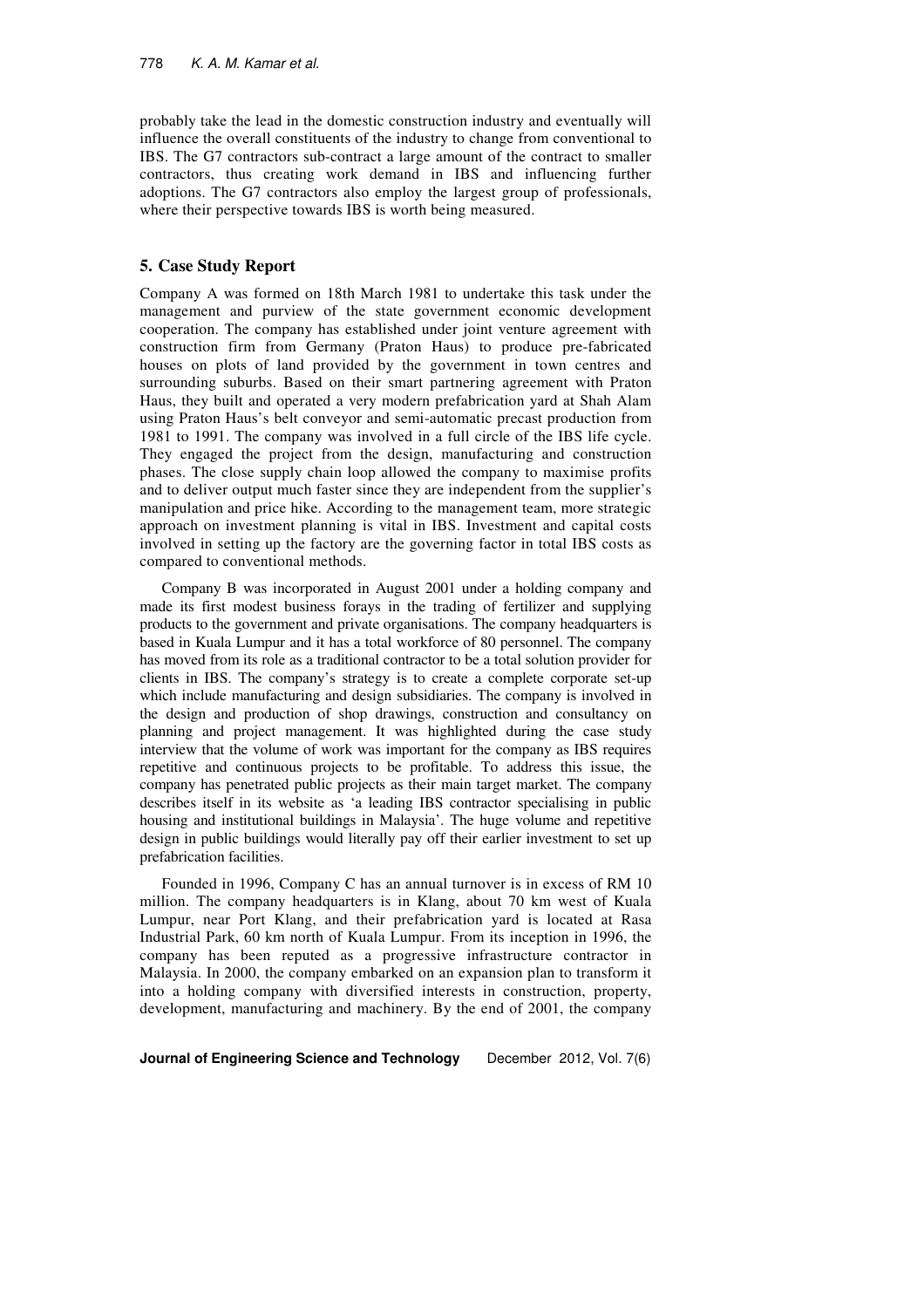had started expending the potential use of IBS method in buildings and become a part of larger holding companies in the corporate set-up which include manufacturing and design firms. To position itself in the market, the company is moving from a contractor role and producer role to be a total solution provider for clients to use IBS. The company established as a one-stop centre for IBS providing a wide range of products and services from design to installation with the capability of providing turnkey services.

### **6. Analysis and Discussion**

#### **6.1. Business Entry**

The case companies as observed are not conventional contractors changing to adopt IBS. They started to use IBS method from the beginning of their inception. It was observed that the contractors are part of larger holding companies in the corporate set-up which include manufacturing and design subsidiaries. Company A started their trade by doing a joint venture or partnership agreement with international firms. This has accelerated the company's learning curve. Company C has come from an infrastructure background and have utilised their precast expertise and knowledge in the building industry.

# **6.2. Positioning**

The case companies possessed in-house capability in design and manufacturing at some point but also outsourced systems and implementation. The companies positioned themselves as one-stop solutions for IBS and offered a wider range of services from design, production, and installation. Company B is very similar to Company C in being specialised in public sector building works, in its vertical integration into both property development and the sale and manufacture of building materials and precast products, and in the development of precast construction methods and technology in their patented propriety system.

There is also evidence, though anecdotal, that the contractor's key strategy is their ability to get volume and the ability and knowledge to manage the design, manufacturing and construction under one roof. To position well in the market, all case companies are indeed becoming a total solution provider to clients. They claimed that they were an IBS one-stop centre, providing a wide range of products and services from design to installation with the capability of providing turnkey services for every stage, from contract, design, and production to construction. This is important if they are to capture a larger market for the entire project's value chain since not many in the industry are knowledgeable in IBS processes and implementation. The contractors also remarked that the main business strategy is to monopolise and adopt close system. The case companies or their subsidiaries play the role of designer, producer and installer of an IBS proprietary system across the supply chain. This can only be done by having all the activities to be conducted in-house, in one link of subsidiary companies and in a close system.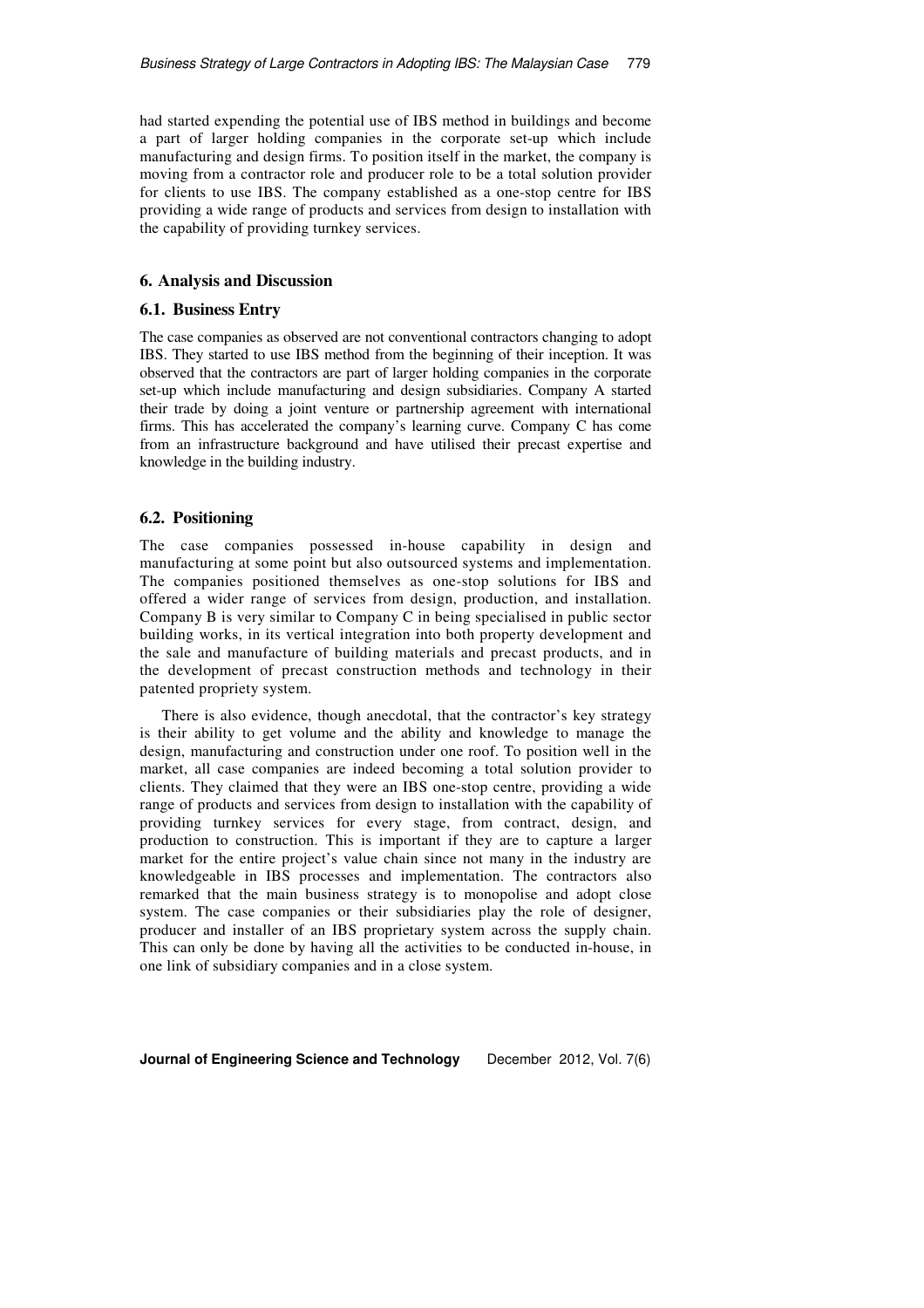# **6.3. Market Target**

Company A produces pre-fabricated houses on plots of land provided by the government in town centres and surrounding suburbs. Company B and C were focused on government's projects since the government mandating that all publicsector projects must attain no less than 70% IBS content under the Treasury Circular SPP 07/2008. It is a huge market given that the government is still the main construction client in the country.

# **6.4. Business Structure**

The case companies are subsidiary of a holding company. There is also evidence that their holding company has normally initiated a target plan or estimation plan on the volume of construction. In many cases, they guarantee a volume of construction to be constructed by the company. This huge guaranteed volume or critical mass allows contractors to plan for investment and helps them in terms of production continuity. This has also allowed innovation to take place. Other benefits of this setup are the ability to share know-how and risk sharing in terms of trying untested processes and systems. The holding company also acts as a safety net for the company during the economic downturn. The companies which are standalone entity would face difficulties in planning for investment or in embracing IBS production since the critical mass is not guaranteed.

# **6.5. Business Operation**

The case companies as observed are not a user of technology or limit its role as project manager and assembler. Most successful IBS contractors have an in-house manufacturing and design capacity operated by their subsidiaries. They also invest in and sometimes invent systems, and so do not just depend on existing manufacturers. The in-house production capability to supply in their project is important and perhaps also a decisive factor, since profit distribution is not same as embracing conventional method. Unlike in the conventional project, IBS contractor operating without the manufacturing capability is required to purchase components from other manufacturers and this has put away a huge amount of the contract sum from them. As a result, the contractor was left to work on a very low profit margin. The price of components was also easily manipulated by the suppliers. By acquiring manufacturing capability operated by their subsidiary, one can have control of the process, and the wealth distribution can be adjusted accordingly across IBS projects embarked upon by the company. Satisfying IBS requirements at low costs is a necessary but not sufficient condition to achieve sustainable competitive advantage. That ability does, however, enable contractors to secure more contracts. With more contracts in hand, they are able to exploit economy of scale and move up the learning curve, thus going through the virtuous circle of lowering overall construction costs further still and becoming ever more competitive and consequently winning more contracts.

A summary of the analysis and discussion of the three companies in Sections 6.1 to 6.5 is shown in Table 1.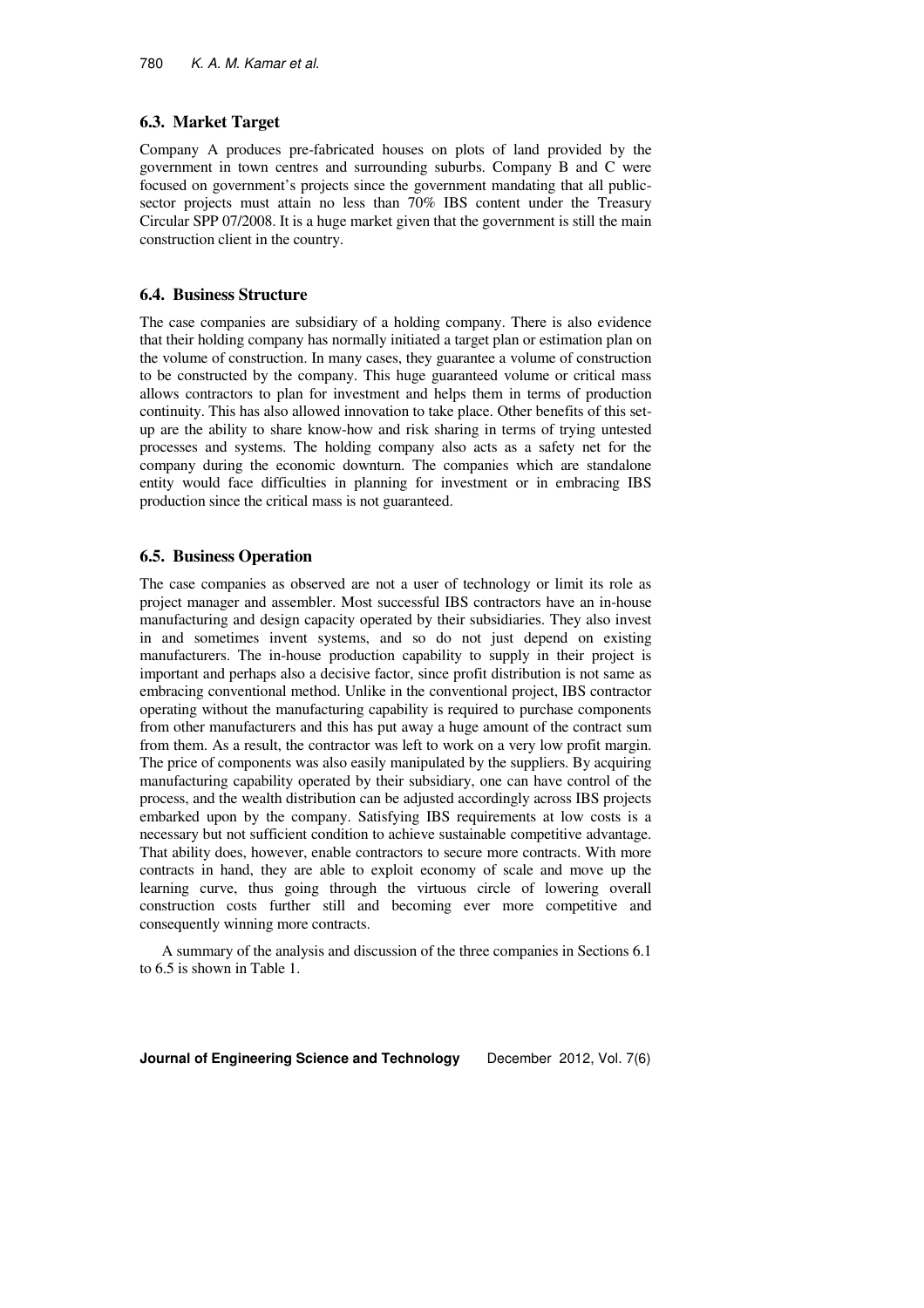| Company<br><b>Finding</b> | <b>Company A</b>                                                                                                                                                                                                                                                                                                                                | <b>Company B</b>                                                                                                                                                                                                                                                                                                                                         | Company C                                                                                                                                                                                                                                                                                                                                              |
|---------------------------|-------------------------------------------------------------------------------------------------------------------------------------------------------------------------------------------------------------------------------------------------------------------------------------------------------------------------------------------------|----------------------------------------------------------------------------------------------------------------------------------------------------------------------------------------------------------------------------------------------------------------------------------------------------------------------------------------------------------|--------------------------------------------------------------------------------------------------------------------------------------------------------------------------------------------------------------------------------------------------------------------------------------------------------------------------------------------------------|
| <b>Business Entry</b>     | Joint<br>venture/Partnership<br>agreement<br>Not conventional<br>contractor change<br>to $IBS - start IBS$<br>from beginning of<br>it inception                                                                                                                                                                                                 | Not conventional<br>contractor change to<br>IBS - start IBS from<br>beginning of it<br>inception                                                                                                                                                                                                                                                         | Infrastructure<br>background - utilise<br>precast expertise<br>and knowledge<br>Not conventional<br>contractor change to<br>$IBS - startIBS$<br>from beginning of it<br>inception                                                                                                                                                                      |
| Positioning               | Total solution<br>provider to clients                                                                                                                                                                                                                                                                                                           | <b>Total solution</b><br>provider to clients                                                                                                                                                                                                                                                                                                             | Total solution<br>provider to clients                                                                                                                                                                                                                                                                                                                  |
| <b>Market Target</b>      | pre-fabricated<br>houses                                                                                                                                                                                                                                                                                                                        | government's projects                                                                                                                                                                                                                                                                                                                                    | government's<br>projects                                                                                                                                                                                                                                                                                                                               |
| <b>Business Structure</b> | subsidiary of a<br>holding company                                                                                                                                                                                                                                                                                                              | subsidiary of a<br>holding company                                                                                                                                                                                                                                                                                                                       | subsidiary of a<br>holding company                                                                                                                                                                                                                                                                                                                     |
| <b>Business Operation</b> | In house capability<br>in design,<br>manufacturing and<br>construction                                                                                                                                                                                                                                                                          | In house capability in<br>design, manufacturing<br>and construction                                                                                                                                                                                                                                                                                      | In house capability<br>in design,<br>manufacturing and<br>construction                                                                                                                                                                                                                                                                                 |
| Strategy                  | Close supply chain<br>loop allowed the<br>company to<br>maximise profits<br>and to deliver<br>output much faster<br>since they are<br>independent from<br>the supplier's<br>manipulation and<br>price hike. More<br>strategic approach<br>on investment<br>planning is vital<br>such as capital costs<br>involved in setting<br>up the factory. | The volume of work<br>was important for IBS<br>requires repetitive and<br>continuous projects to<br>be profitable.<br>Therefore, the<br>company has<br>penetrated public<br>projects as their main<br>target market. The<br>huge volume and<br>repetitive design<br>would pay off their<br>earlier investment to<br>set up prefabrication<br>facilities. | To position itself in<br>the market, the<br>company is moving<br>from a contractor<br>role and producer<br>role to be a total<br>solution provider for<br>clients to use IBS.<br>The company<br>established as a one-<br>stop centre for IBS<br>providing a wide<br>range of products<br>and services from<br>design to providing<br>turnkey services. |

**Table 1. Analysis and Discussion.** 

### **7. Conclusion**

The IBS market is an emerging and important market in Malaysia. The application of IBS is made mandatory by the government in order to construct public buildings. The purpose of this exploratory research paper is to highlight current business strategies being pursued by contractors involves in IBS construction. It is important to understand that IBS contractor should transform their business process toward engaging design and manufacturing in their supply chain. The target markets for the contractors in early stage are on public building projects and residential project. Most of the contractors which involve in IBS are a subsidiary of a larger group of companies. The companies positioned themselves as on stop total solution provider for IBS and offer a wide range of services from design, production and installation for clients.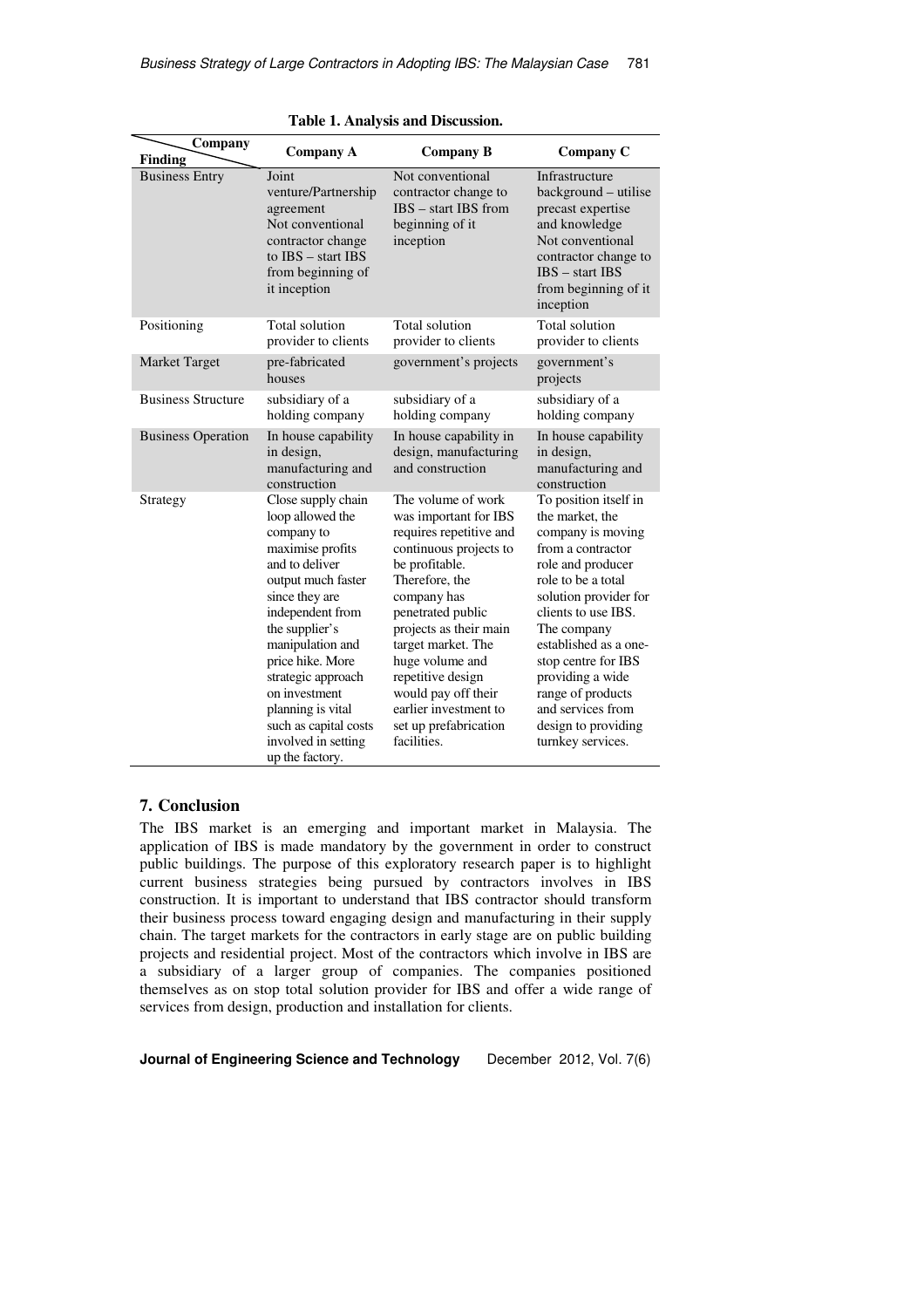# **8. Recommendation**

The urgency to have capable IBS contractors has increased since the government mandating that all public-sector projects must attain no less than 70% IBS content under the Treasury Circular SPP 07/2008. The government is not able to wait for the establishment of a large number of IBS contractors from its inception in a short period of time as depicted in the case study. There is a need for the 64,000 existing conventional contractors at all level in Malaysia to shift their practices to IBS. Therefore the following recommendation has been derived

- The contractors might consider creating cluster or a consortium of integrated team by creating a partnership when and where it is needed. The positive integration of supply chain has become a major factor in delivering successful construction projects. The integrated team brings together a series of different organisations consisting of IBS key players (client, designer contractor, and specialist/manufacturer), which is linked by a flow of practices, information, financial, and contractual relationships. This is to allow them to work together toward design and construction practices within the context of the project procurement delivery arrangement approach with the same common goals and objectives. This approach will help to create a new environment within which IBS can flourish in a much shorter time and create more integrated and capable supply chain.
- A vendor development programme modelled along the lines of the development of automotive industry should be established to target delivery of building components for the construction. The selected vendor are to be provided training, seed capital, components design, and selected private sector consultant to start up production factories. The location of this vendor's manufacturing plant has to be located in the areas with available IBS project to be constructed in the future. The government can help by conducting market research to ascertain market opportunities to the vendors. The vendors also need inventory management consultancy and advice and development of better tools and infrastructures required for location of manufacturing plant.
- The government should launch a forum on a regular basis of academics and associated practitioners active in IBS for exchange of information and experience, development of new techniques and advice on promotion and implementation of IBS. An online portal was also suggested to disseminate international trends, products and processes associated with the IBS.
- The government should facilitate joint venture agreement between local contractors with semi-government bodies or government-linked companies to develop housing using IBS systems and aggressively assist joint ventures agreement between local and international IBS contractors.
- IBS association to create "one voice" for the industry should be established among the contractors hence better defines and communicates their needs. This cluster could also undertake the role of lobby group for IBS.
- The competition in the public construction market could be further maintained by the entry of specialist prefabrication sub-contractors. When there is a need, a cluster of specialist contractors, similar to others in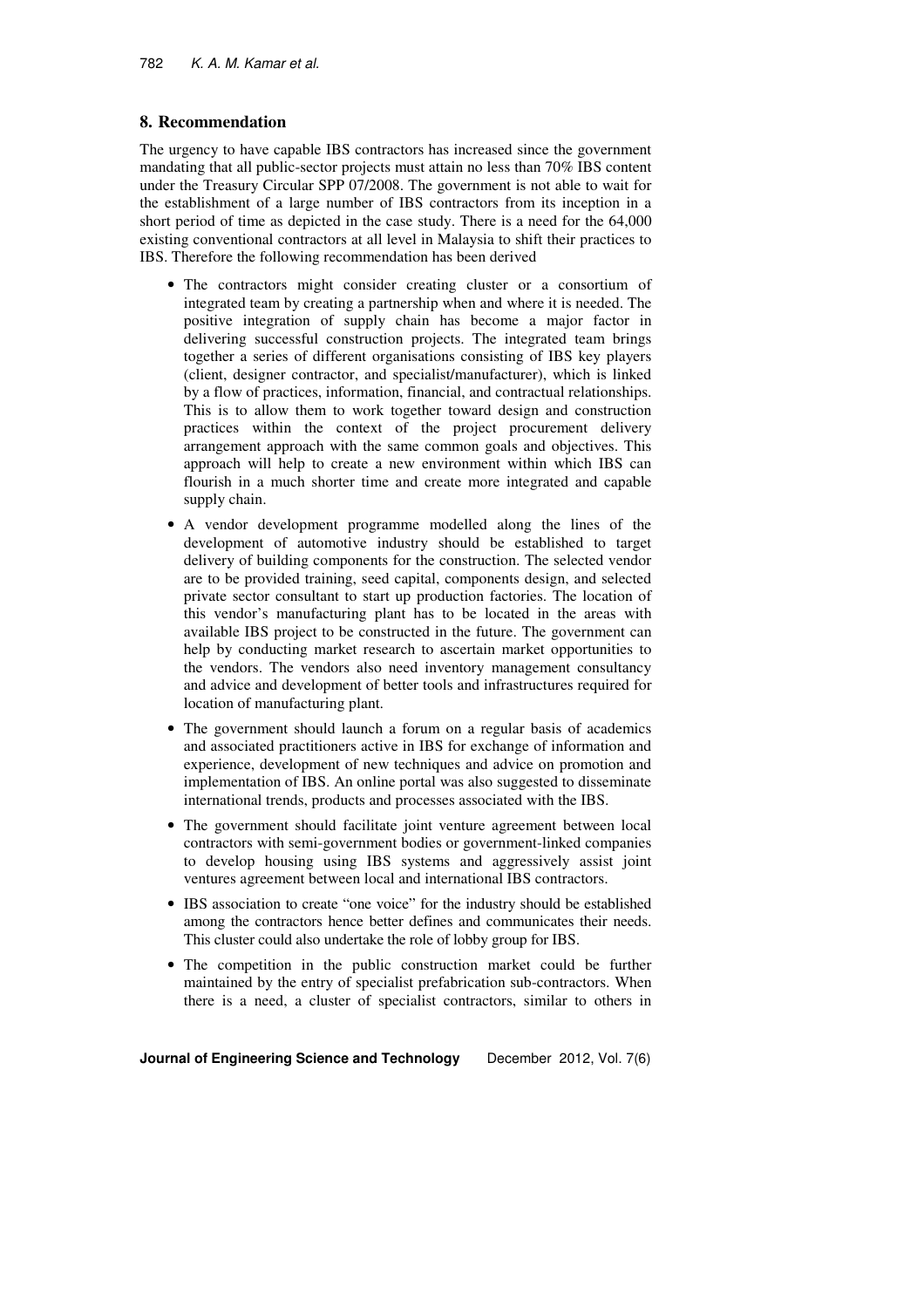especially the building services sector, would enter into the market to compete for IBS works outsourced by the contractors who do not have their own in-house plants to manufacture the modules. Instead, one needs to start strategising and capitalise market positioning in this new playing field that have been created to spur our growth.

• The Malaysian contractors need to venture oversea to tap on global market. The CIDB and other related government organisation should play a key role in encouraging local construction companies to establish strategic partnership to venture oversea markets using our local expertise on IBS method.

### **9. Future Study**

Future empirical studies should extensively examine these areas, especially the development of business model for contractors and its implementation. There is a need to thoroughly examine the role of medium-sized contractors in IBS to support the adoption such as to be a product vendor or installer under an umbrella system. It would investigate the holistic value chain of IBS and how technology transfer and benchmarking can expedite their learning curve. It is also important to study in detail the business process involved in the application of IBS in construction and the financial aspect, as in the loan and payback system that can be implemented in the current banking system and to study the most appropriate safety net that can be instituted to motivate the contractors to be more innovative in IBS and involved in high technology such as robotics and modular building. This knowledge on this will accelerate IBS uptake in Malaysia among contractors.

# **References**

- 1. CIDB (2007). IBS digest at Malbex in IBS digest. *Special Issues on 24th Malaysian International Building Exposition* (Malbex 2007), 19-22.
- 2. CIDB (2005). *IBS Survey* 2005: *Survey on Malaysian architects*. Kuala Lumpur, Construction Industry Development Board (CIDB).
- 3. CIDB (2003). *Industrialised building system* (*IBS*) *roadmap* 2003-2010. Construction Industry Development Board (CIDB), Kuala Lumpur.
- 4. Hamid, Z.; Kamar, K.A.M.; Zain, M.; Ghani, K.; and Rahim, A.H.A. (2008). Industrialized building system (IBS) in Malaysia: The current state and R&D initiatives. *Malaysia Construction Research Journal* (*MCRJ*), 2(1), 1-13.
- 5. Pan, W.; Gibb, A.G.F.; and Dainty, A.R.J. (2008). Leading UK housebuilders' utilization of offsite construction methods. *Building Research & Information*, 36(1), 56-67.
- 6. Pan, W.; Gibb, A.G.F.; Dainty, A.R.J. (2007) Perspectives of UK housebuilders on the use of offsite modern methods of construction. *Construction Management and Economics*, 25(2), 183-194.
- 7. CIDB (2011). *IBS Roadmap* 2011-2015, Construction Industry Development Board Malaysia (CIDB).
- 8. BSRIA (1998). *Prefabrication and preassembly Applying the technique to building engineering services*. In Advance Construction Technique ACT